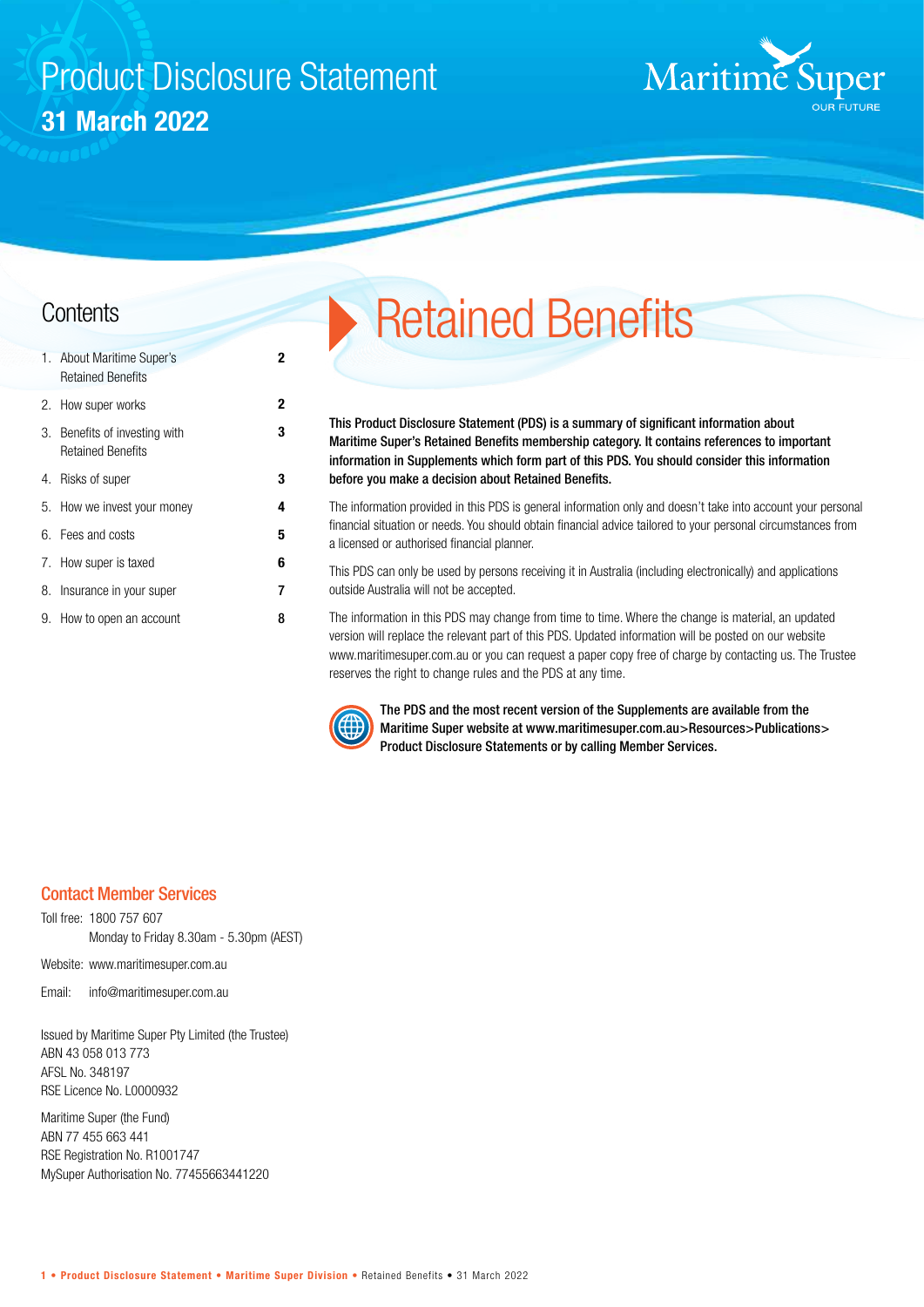# 1. About Maritime Super's Retained Benefits

Maritime Super is the largest industry fund for the maritime industry. We're one of Australia's longest-running super funds. We've delivered innovative super and retirement benefits to generations of members for over 50 years.

We're proud of our history of serving the maritime industry and we're committed to building lifelong relationships with members throughout their working lives and into retirement. Our goal is to help members make the right decisions now to secure financial freedom in the future.

Retained Benefits is a membership category of Maritime Super. It is open to existing members and spouses or former spouses of existing members who receive a benefit under a *Family Law Act* payment split.

We will generally transfer your benefit to Retained Benefits automatically if you are:

- **a** a former member of an employer-sponsored category of Maritime Super and you stop working for that employer or we haven't received any employer contributions for you for 12 months or more; or
- **a** a former member of an industry category and you retire from the maritime industry.

Maritime Super pensioners who wish to convert some or all of their pension to an accumulation-style benefit (for example, to make an additional contribution or to consolidate different accounts or pensions) can also apply for Retained Benefits membership.

# A MySuper fund

Maritime Super is MySuper authorised. MySuper is a Government legislated default superannuation arrangement that must meet minimum standards for fees and costs, investment options, insurance and member communication.

The Balanced option is our MySuper authorised product, invested in the Hostplus Pooled Superannuation Trust (PST). If you do not make a choice from our range of diversified and sector investment options, you will be invested in the Balanced (MySuper) option.

A summary of the Balanced option is provided on the MySuper Product Dashboard at www.maritimesuper.com.au>Investments>MySuper dashboard. Other important information, including information about our other investment options, Trustee and executive remuneration and additional documents prescribed by superannuation law, is available on our website in the Investments, About us and Publications sections respectively.

# 2. How super works

Super is a long-term and tax-effective way of saving for your retirement. The Government encourages you to invest in super by providing a range of tax savings and by making super compulsory. Employers are generally required to make Superannuation Guarantee (SG) contributions for their employees. In most cases, you will have the right to choose the fund to which your employer directs your SG contributions.

# Contributing to super

Contributions generally fall into one of two categories - concessional contributions and non-concessional contributions.

Concessional contributions are contributions made by your employer, such as SG contributions, your salary sacrifice contributions and any other employer contributions. They also include after-tax contributions for which you claim a tax deduction. As a MySuper authorised fund, Maritime Super can accept SG contributions from your employer.

If an SG contribution is received for you, we will send you the Accumulation Advantage PDS and will transfer your membership to Accumulation Advantage with effect from the date the contribution was received.

Non-concessional contributions are voluntary member contributions made from your after-tax monies (which may make you eligible for a Government co-contribution) and contributions made by your spouse or parent.

Contributions receiving concessional tax treatment are capped. Concessional contributions are capped at \$27,500 pa, while you can make up to \$110,000 pa non-concessional contributions before incurring additional tax (refer to the Membership Supplement for further information).

### Your super account

Your super account is invested in the Balanced (MySuper) option or according to your selected investment options. The diagram below illustrates how your account works.

#### **Additions**

- Employer contributions
- **Member (and other)** contributions & rollovers
- Net investment earnings (which may be positive or negative)

#### **Reductions**

- Insurance premiums
- Administration fee
- Government taxes
- Withdrawals and transfers
- Other deductions

#### Your account balance

=

 **\_**

#### Accessing your super

Since the purpose of super is to help you build retirement savings, you generally can't access your super until you meet a condition of release, such as you reach your preservation age (between 55 and 60 depending on your date of birth) and permanently retire, you turn 65, or you cease employment after turning 60.



For more information about how super works, go to the Australian Securities and Investments Commission website at www.moneysmart.gov.au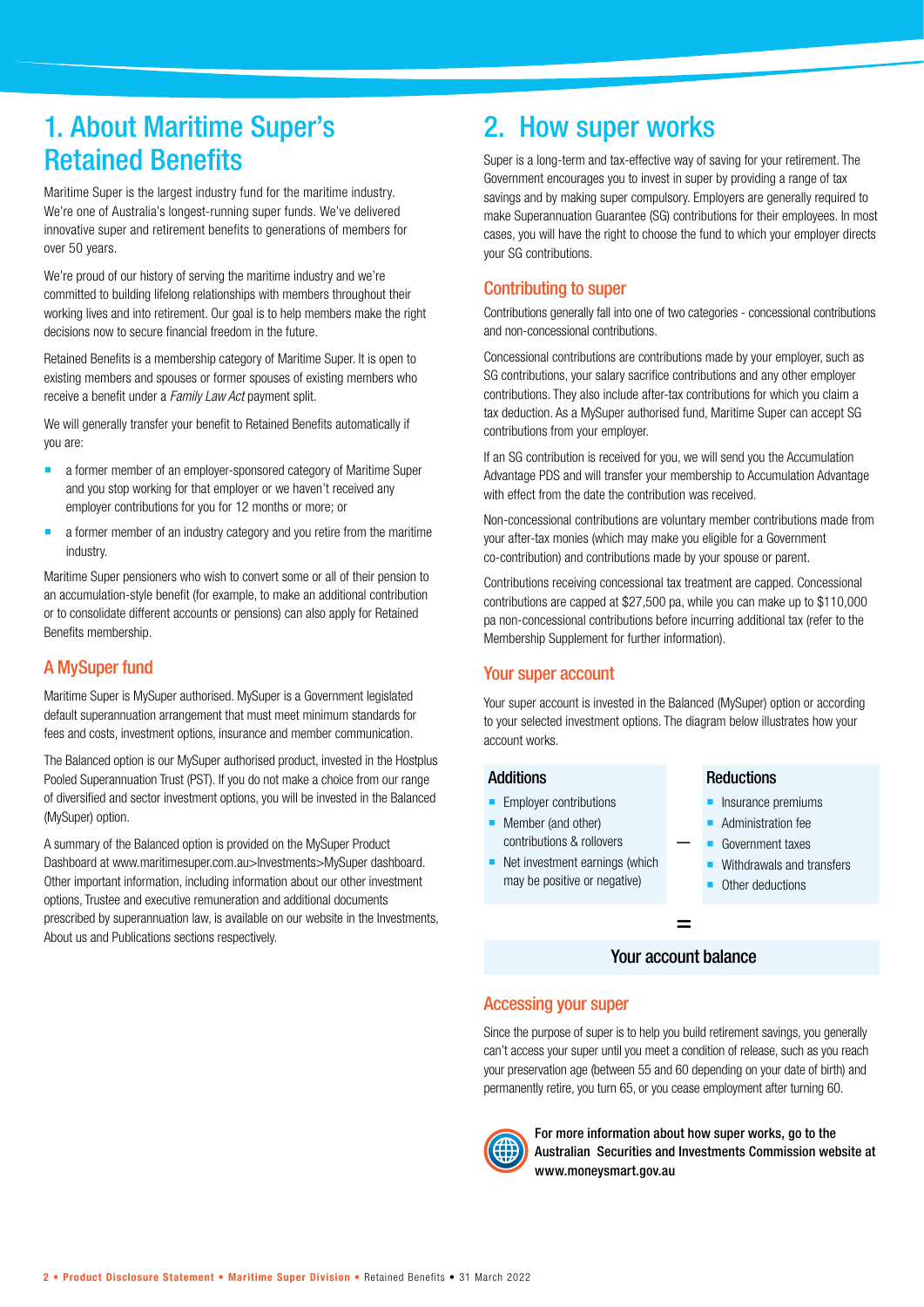# 3. Benefits of investing with Retained Benefits

Maritime Super is committed to helping you make the most of your super. Membership in Retained Benefits offers many benefits including:

**Profit-for-members philosophy** – as an industry fund, we are run only for the benefit of members. You are the reason we're here, and we never lose sight of this.

**Investment performance** – our investment strategy is focused on long-term fundamentals and diversification across a range of asset classes, sectors, regions and managers – delivering long-term investment growth.

**Competitive fees** – the Fund is able to negotiate competitive fee arrangements not otherwise available to individual investors or self-managed funds, and you don't pay any establishment, contribution, termination or investment switching fees.

**Range of investment options** – we offer a range of diversified and sector investment options giving you flexibility and choice.

**Insurance protection for you and your family** – you have access to death and disability insurance, subject to eligibility.

**Quality member education** – we help you make informed decisions about your super through a suite of member communications, website, fact sheets, newsletters, seminars and more.

**Access to financial advice** – our network of financial planners across Australia operate on a fee-for-service basis with no commissions.

**Pension options** – we offer a range of pension products including an allocated pension and transition to retirement pension.

**Lifetime membership** – you can stay with the Fund even when you change jobs, leave the maritime industry or retire.

**Open to family and friends** – once you become a member you can nominate your family and friends so they too can take advantage of the benefits of membership.

You should read the important information about how Retained Benefits works, contributions and accessing your super in the *Membership Supplement* for Retained Benefits before making a decision. Go to www.maritimesuper.com.au>Resources>Publications>Product Disclosure Statements or call Member Services for a copy. The information about how Retained Benefits works, contributions and accessing your super may change between the time you read this Statement and the day when you acquire the product.

# 4. Risks of super

All investments carry some risk. The risks associated with investing in super that you should carefully consider include:

- the value of your investment may go up or down over time and may even decrease in value depending on the investment option you choose
- the value of your investment may not keep pace with inflation over the long term, particularly if you choose an investment option with a low long-term risk and return profile
- the level of returns will vary and future returns may differ from past returns
- returns are not guaranteed you may receive less than you invested due to investment losses
- the amount of super you end up with when you retire might not be enough to provide an adequate income in your retirement; and
- future changes to super and taxation laws may affect the value of your benefit, as well as when and how you can access it.

Different investment options carry different levels of risk depending on the types of assets that make up the investment option. Assets with the highest expected long-term returns, such as shares and property, also carry the highest risk of losses in the shorter term. The appropriate level of risk for you will depend on a range of factors, including your age, your investment timeframe, what other investments you have and your own tolerance to risk (that is, how you feel about negative returns from time to time).

You should read the important information about investment risks in the *Investments Supplement* before making a decision. Go to www. maritimesuper.com.au>Resources>Publications>Product Disclosure Statements or call Member Services for a copy. The information about investment risks may change between the time you read this Statement and the day when you acquire the product.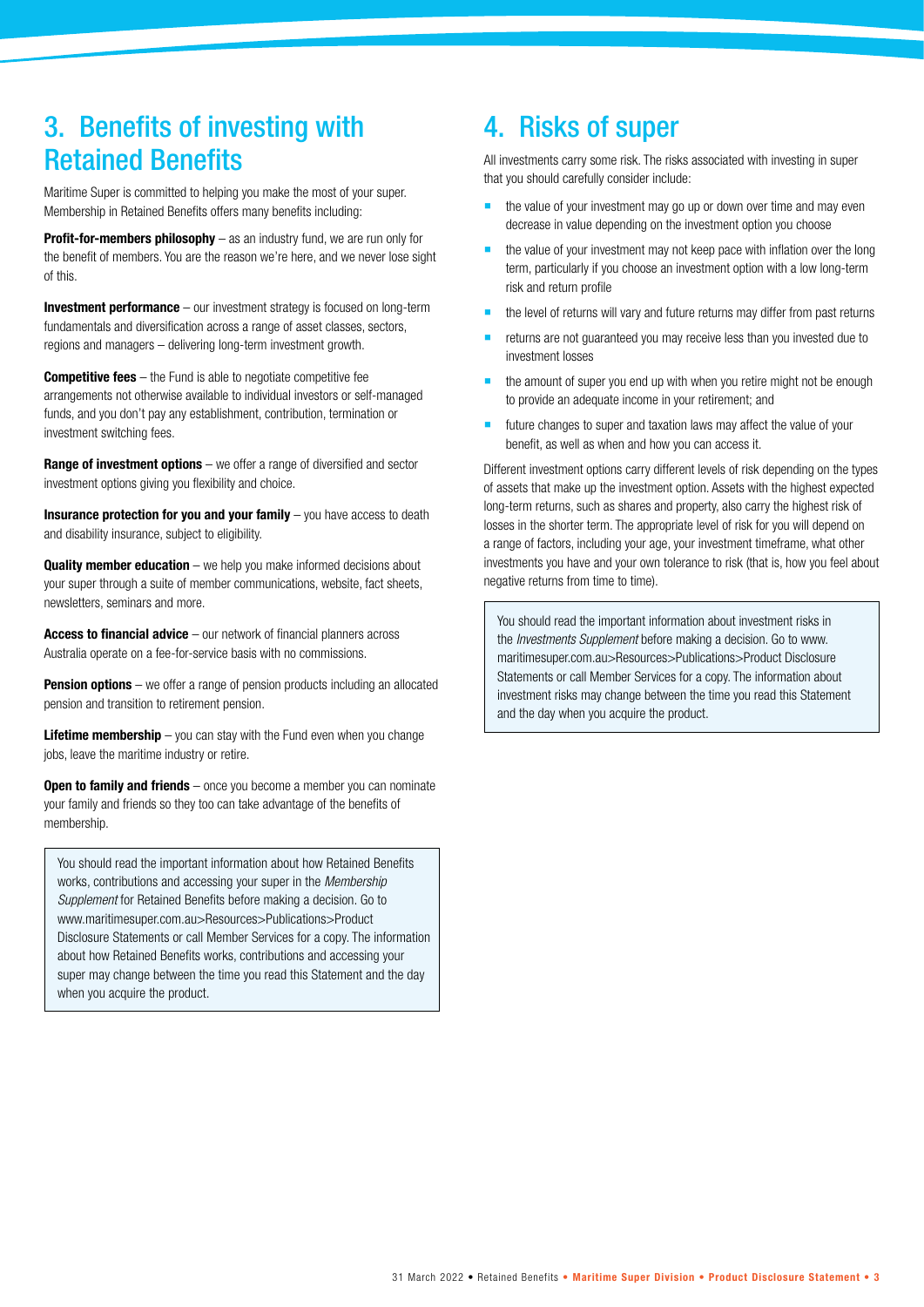# 5. How we invest your money

Maritime Super offers a range of diversified and sector investment options, invested in the Hostplus Pooled Superannuation Trust (PST).

You can invest your super in one or more of our investment options – it's entirely up to you. Before making your investment choice, it's important to consider your investment objectives, investment timeframe and personal tolerance to risk.

### Default option - for members who don't make a choice

The Fund's default MySuper option is the Balanced option.

#### Diversified investment options

The diversified investment options comprise a mix of defensive and growth assets and are designed to suit varying attitudes to investment.

The diversified investment options are:

- **Shares Plus**
- Balanced+
- **Socially Responsible Investment (SRI) Balanced**
- Indexed Balanced
- Conservative Balanced
- Capital Stable

### Sector investment options

The sector investment options are generally made up of a single asset category.

- The sector investment options are:
- Australian Shares
- International Shares
- Cash

+ The Balanced option is also the default MySuper option for members who don't make an investment choice.

#### Making or changing your investment choice

You can make an investment choice for your future contributions by completing the *Membership Application – Retained Benefits* at the back of this PDS. If you don't make a choice when you join, your super will be invested in our authorised default investment option, the Balanced option.

If you have been transferred to this membership category, your transferred benefits will retain their existing investment strategy unless you make a new investment choice on transfer.

You have the opportunity to change (or 'switch') investment options for all or part of your account balance and/or your future contributions. To provide you with flexibility and control over the investment of your super, we offer daily investment switching free of charge.

You should read the important information about investing and our investment options in the *Investments Supplement* before making a decision. Go to www.maritimesuper.com.au>Resources>Publications>Product Disclosure Statements or call Member Services for a copy. The information about investing and our investment options may change between the time you read this Statement and the day when you acquire the product.

# MySuper option

|                                            | <b>Balanced</b>                                   |                 |                                                                                                                        |                |            |  |  |
|--------------------------------------------|---------------------------------------------------|-----------------|------------------------------------------------------------------------------------------------------------------------|----------------|------------|--|--|
| Return target                              | CPI plus 3.0% per annum on average over 10 years. |                 |                                                                                                                        |                |            |  |  |
|                                            | CPI plus 4.0% per annum on average over 20 years. |                 |                                                                                                                        |                |            |  |  |
| Level of                                   |                                                   |                 |                                                                                                                        |                |            |  |  |
| investment risk*                           |                                                   | <b>Very low</b> |                                                                                                                        | Medium to high | Very high  |  |  |
| Likelihood of<br>negative returns          |                                                   |                 | 3 to less than 4 years out of every 20 years                                                                           |                |            |  |  |
| Investment style                           |                                                   |                 | Investments through diversified investment portfolio, including<br>some growth assets and some lower risk investments. |                |            |  |  |
| Who is this<br>investment<br>suitable for? | over time.                                        |                 | This Option is diversified across a range of growth and<br>defensive assets and aims to produce consistent returns     |                |            |  |  |
|                                            |                                                   |                 | This Option may suit members who have a five year plus<br>investment time horizon.                                     |                |            |  |  |
| <b>Minimum</b><br>suggested<br>timeframe   | $5$ years $+$                                     |                 |                                                                                                                        |                |            |  |  |
| <b>Asset Allocation</b>                    | <b>Asset class</b><br><b>Benchmark</b><br>Range % |                 |                                                                                                                        |                |            |  |  |
|                                            | Listed equities                                   |                 | Australian shares                                                                                                      | 21%            | 10-40%     |  |  |
|                                            |                                                   |                 | International shares<br>- Developed markets                                                                            | 21%            | $10 - 40%$ |  |  |
|                                            |                                                   |                 | International shares<br>- Emerging markets                                                                             | 8%             | $0 - 15%$  |  |  |
|                                            |                                                   |                 | Property                                                                                                               | 11%            | $0 - 30%$  |  |  |
|                                            |                                                   |                 | Infrastructure                                                                                                         | 11%            | $0 - 30%$  |  |  |
|                                            | Inlisted assets                                   |                 | Private equity                                                                                                         | 10%            | $0 - 20%$  |  |  |
|                                            |                                                   |                 | Credit                                                                                                                 | 7%             | $0 - 20%$  |  |  |
|                                            |                                                   |                 | Alternatives                                                                                                           | 3%             | $0 - 20%$  |  |  |
|                                            | <b>Bonds &amp; cash</b>                           |                 | Diversified fixed interest                                                                                             | 3%             | $0 - 20%$  |  |  |
|                                            |                                                   |                 | Cash                                                                                                                   | 5%             | $0 - 15%$  |  |  |
| Growth / defensive<br>asset mix            | 76% growth / 24% defensive                        |                 |                                                                                                                        |                |            |  |  |

\* The Level of investment risk is based on an industry-wide Standard Risk Measure. It shows the number of expected negative annual returns over a 20-year period.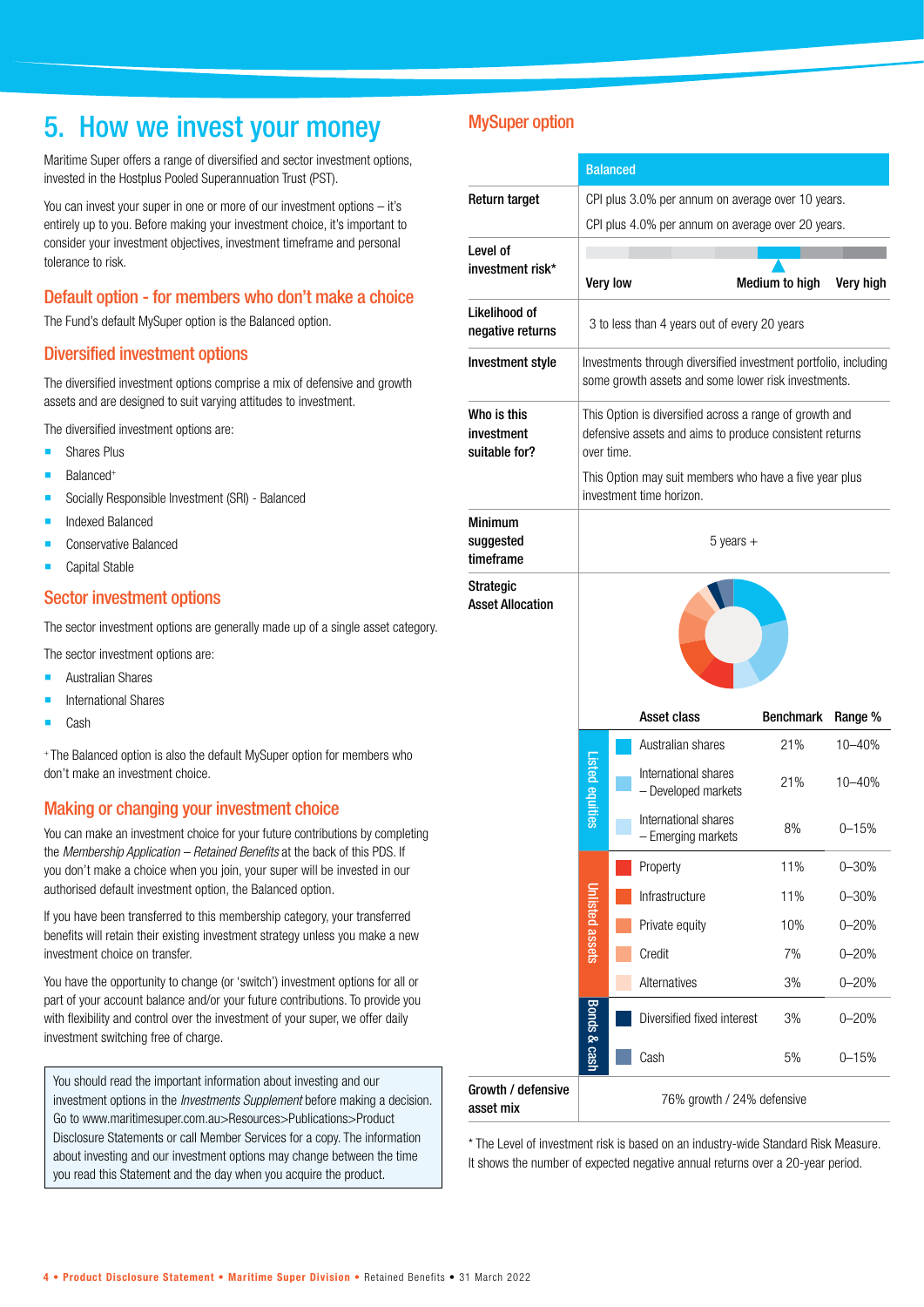# 6. Fees and other costs

# Consumer advisory warning

#### DID YOU KNOW?

Small differences in both investment performance and fees and costs can have a substantial impact on your long-term returns. For example, total annual fees and costs of 2% of your account balance rather than 1% could reduce your final return by up to 20% over a 30-year period (for example, reduce it from \$100,000 to \$80,000). You should consider whether features such as superior investment performance or the provision of better member services justify higher fees and costs. You or your employer may be able to negotiate to pay lower fees. Ask the fund or your financial adviser\*.

### TO FIND OUT MORE

If you would like to find out more, or see the impact of the fees based on your own circumstances, the Australian Securities and Investments Commission (ASIC) website (www.moneysmart.gov.au) has a superannuation calculator to help you check out different fee options.

\* Please note: This Consumer Advisory Warning is prescribed by law. However, the statement concerning the possibility of negotiating fees is not applicable to Maritime Super.

This section shows fees and other costs that you may be charged. These fees and other costs may be deducted from your money, from the returns on your investment or from the fund assets of the superannuation entity as a whole. Other fees, such as activity fees, advice fees for personal advice and insurance fees may also be charged, but these will depend on the nature of the activity, advice or insurance chosen by you. Entry fees and exit fees cannot be charged. Taxes, insurance and other costs relating to insurance are set out in another part of this document. You should read all the information about fees and other costs because it is important to understand their impact on your investment. The fees and other costs associated with an investment in the Maritime Super default option are set out below. For a breakdown of the fees and costs for each investment option, refer to your Membership Supplement available on our website.

#### FEES AND OTHER COSTS SUMMARY

| <b>Retained Benefits - Balanced option</b> |                                                                     |                                                                                                                                                                            |  |  |  |  |  |
|--------------------------------------------|---------------------------------------------------------------------|----------------------------------------------------------------------------------------------------------------------------------------------------------------------------|--|--|--|--|--|
| Type of fee                                | Amount                                                              | How and when paid                                                                                                                                                          |  |  |  |  |  |
| Ongoing annual fees and costs <sup>1</sup> |                                                                     |                                                                                                                                                                            |  |  |  |  |  |
| Administration fees and costs              | Administration fee of \$26.00 pa<br>$+0.215%$ pa of account balance | The \$26.00 pa administration fee is deducted from your account annually in arrears at<br>30 June or on exiting the Fund.                                                  |  |  |  |  |  |
|                                            | plus                                                                | The 0.215% pa administration fee is deducted from your account monthly. This fee is<br>capped for account balances greater than \$500,000.                                 |  |  |  |  |  |
|                                            | Operating costs of 0.10% $pa^2$<br>of account balances              | The additional operating costs of 0.10% pa are paid from the Fund Operating Reserve and<br>are not deducted from your account.                                             |  |  |  |  |  |
| Investment fees and costs <sup>3</sup>     | $0.90\%$ pa<br>$+0.03\%$ pa pooled asset fee <sup>4</sup>           | Deducted daily from gross investment earnings before net investment returns are applied to<br>your account. The pooled asset fee is deducted from your account monthly.    |  |  |  |  |  |
| Transaction costs <sup>5</sup>             | $0.10\%$ pa                                                         | Deducted daily from gross investment earnings before net investment returns are applied to<br>your account. Transaction costs are incurred when assets are bought or sold. |  |  |  |  |  |
| Member activity related fees and costs     |                                                                     |                                                                                                                                                                            |  |  |  |  |  |
| Buy-sell spread                            | Nil                                                                 | Not applicable                                                                                                                                                             |  |  |  |  |  |
| Switching fee                              | Nil                                                                 | Not applicable                                                                                                                                                             |  |  |  |  |  |
| Other fees and costs $6$                   | Nil                                                                 | See 'Additional explanation of fees and costs' for a description of other fees and costs;<br>such as activity fees, advice fees for personal advice and insurance fees.    |  |  |  |  |  |

<sup>1</sup> If your account balance for a product offered by Maritime Super is less than \$6,000 at the end of the income year, certain fees and costs charged to you in relation to the administration and investment are capped at 3% of the account balance. Any amount charged in excess of that cap must be refunded.

<sup>2</sup> The administration cost of 0.10% pa is the estimate of the additional operating costs expected for the financial year ended 30 June 2022 which would not be met by the administration fees charged to member accounts.

<sup>3</sup> Investment fees and costs includes an amount of 0.28% for performance fees. The calculation for this amount is set out under 'Additional information of fees and costs'.

4 The pooled asset fee is the fee to invest in the Hostplus Pooled Superannuation Trust ('PST'). It is a small investment fee for the expected benefits of being part of a larger asset pool.

5 Disclosed transaction costs are an estimate based on transaction costs payable in the previous financial year.

<sup>6</sup> Investment fees and costs are estimated for the financial year ended 30 June 2022. Because these estimates are based on the previous financial year's investment performance, fees and costs payable in respect of each future year may be higher or lower.

Definitions for the fees and costs mentioned in this section are available from our website at www.maritimesuper.com.au>Resources>Publications>Other Fund Documents >Defined fees. The Trustee has the right to alter the level of fees and costs charged in the future without your consent. We will notify you at least 30 days in advance of any increase in the fees and costs.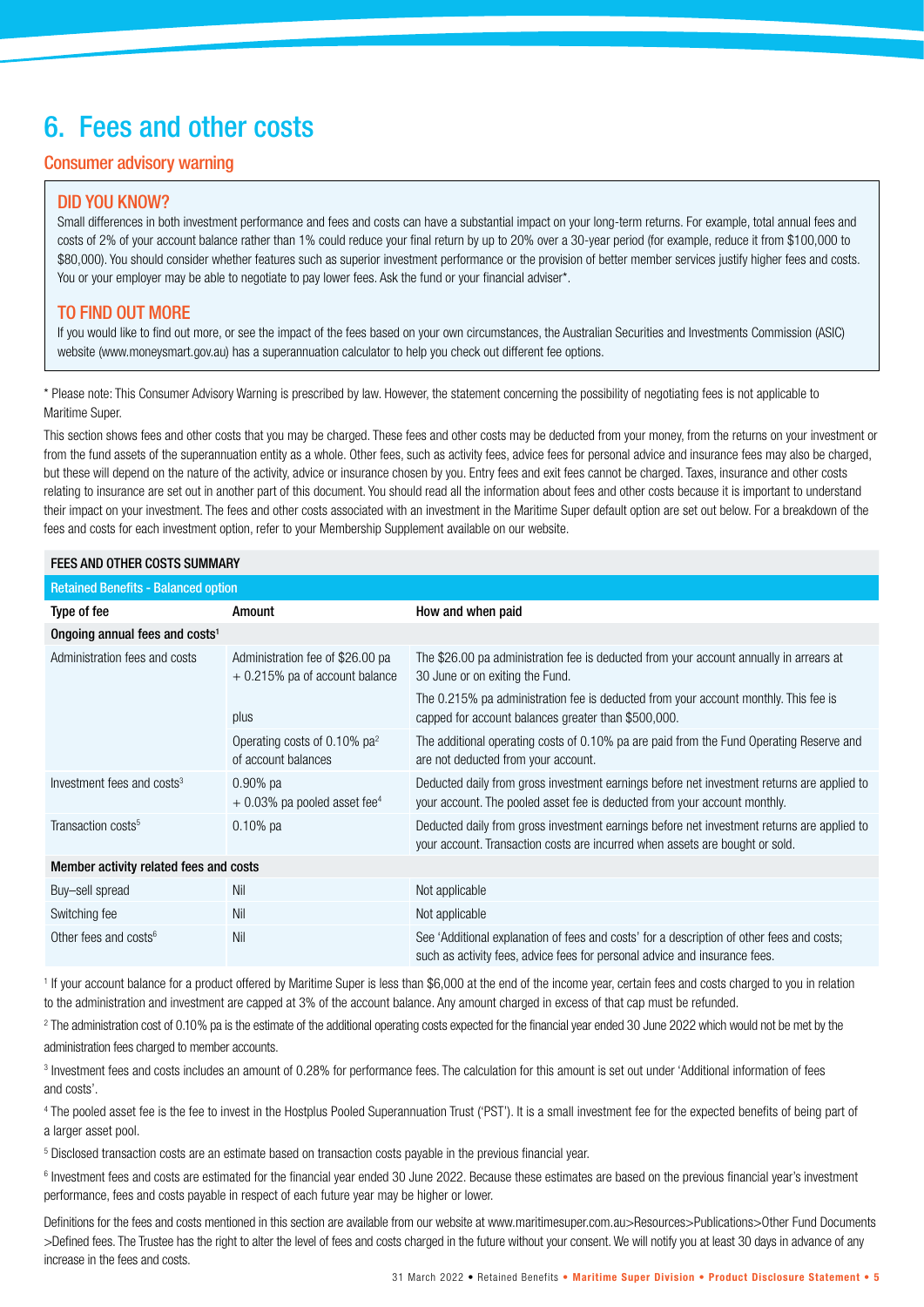You should read the important information about fees and costs (including those for the other Maritime Super investment options) in the *Membership Supplement* for Retained Benefits before making a decision. Go to www.maritimesuper.com.au >Resources>Publications>Product Disclosure Statements or call Member Services for a copy. The information about fees and costs may change between the time you read this Statement and the day when you acquire the product.

### Example of annual fees and costs

This table gives an example of how the ongoing annual fees and costs for the default Balanced option can affect your super investment over a one-year period. You should use this table to compare this super product with other super products.

| <b>Example - Balanced</b>                   |                                                                                                                    | Balance of \$50,000                                                                                                                                                                                                                                |  |  |  |
|---------------------------------------------|--------------------------------------------------------------------------------------------------------------------|----------------------------------------------------------------------------------------------------------------------------------------------------------------------------------------------------------------------------------------------------|--|--|--|
| Administration<br>fees and costs            | \$26.00 pa<br>$+0.215%$ pa<br>plus<br>0.10% pa operating<br>costs met from the<br><b>Fund Operating</b><br>Reserve | For every \$50,000 you have<br>invested in the superannuation<br>product, you will be charged<br>or have deducted from your<br>investment \$157.50 <sup>1</sup> in<br>administration fees and costs,<br>plus \$26.00 regardless of your<br>balance |  |  |  |
| <b>PLUS</b><br>Investment fees<br>and costs | $0.90\%$ pa<br>$+0.03%$ pa<br>pooled asset fee                                                                     | <b>AND</b> charged or have deducted<br>from your investment \$465 in<br>investment fees and costs                                                                                                                                                  |  |  |  |
| <b>PLUS</b><br>Transaction costs            | $0.10\%$ pa                                                                                                        | <b>AND</b> you will be charged or<br>have deducted from your<br>investment \$50 in transaction<br>costs                                                                                                                                            |  |  |  |
| <b>EQUALS</b><br>Cost of product            |                                                                                                                    | If your balance was \$50,000 at<br>the beginning of the year, then<br>for that year you will be charged<br>fees and costs of \$698.50 <sup>1</sup> for<br>the superannuation product                                                               |  |  |  |

<sup>1</sup> This amount includes \$50 which is deducted from the Fund Operating Reserve and not from your account.

Note that additional fees may apply.

# 7. How super is taxed

You should provide your tax file number (TFN) to us at the time of joining on the *Membership application – Retained Benefits*.

You are not required to provide your TFN but if you don't, we won't be able to accept certain contributions made by you or on your behalf, you may pay extra tax on contributions and benefit payments, and it will be harder to trace different super accounts in your name. Providing your TFN ensures that you receive all your super benefits when you retire.

Super is generally taxed at a lower rate than most other investments, making it a tax-effective way to save for retirement.

Tax may be applied:

- **when contributions are made**
- on investment earnings or interest
- to benefits paid before age 60.

The following is a summary of the key tax information relating to your super account, assuming we have your TFN.

### Tax on contributions

Tax on contributions may be deducted from your account at the date when we receive the contribution as follows:

| <b>Contribution type</b>                                                                                           | Tax rate |
|--------------------------------------------------------------------------------------------------------------------|----------|
| Employer (SG) contributions<br>Salary sacrifice contributions<br>Contributions for which you claim a tax deduction | $15%$ *  |
| Voluntary after-tax contributions<br>Government co-contributions<br>Spouse contributions                           | Nil      |

\* Those earning over \$250,000 pa are required to pay contributions tax of 30%, while, those earning less than \$37,000 pa may receive a low income super tax offset contribution equal to the 15% contributions tax, up to a maximum of \$500.

There are limits (known as 'contributions caps') to all contributions that can be made to your super that receive concessional tax treatment. If you exceed these caps, you may pay more tax - refer to the *Membership Supplement* for Retained Benefits to learn more.

You may be liable for additional tax where your contributions exceed your caps, we do not have your TFN or you are a very high income earner. The no-TFN tax is deducted from your account on 30 June in the year the contributions are received, or earlier if you exit the Fund.

#### Tax on investment earnings or interest

Investment earnings are taxed at a maximum rate of 15%, but tax discounts, credits and offsets may reduce the effective tax rate. Tax is deducted in the calculation of daily unit prices or interest rate (as applicable) and earnings are allocated net of tax to your account.

### Tax on benefits

Assuming we have your TFN, the tax on lump sum retirement and withdrawal benefits is as follows:

- if you are 60 or over, you will receive your benefit tax free.
- $\blacksquare$  if you are between your preservation age (55 or higher for those born after 30 June 1960) and 59, your benefit will be made up of a tax-free and a taxable component. The taxable component will be paid tax free up to the low rate cap with any amount above that cap taxed at 15%, plus the Medicare levy. Go to www.ato.gov.au/super for the current low rate cap amount.
- if you are under your preservation age, the entire taxable component of your lump sum payment is taxed at 20%, plus the Medicare levy.

Death benefit payments to dependants (as defined for tax purposes) are usually tax free. Death benefits paid to non-tax dependants and Income Protection benefits are subject to tax. TPD payments are concessionally taxed.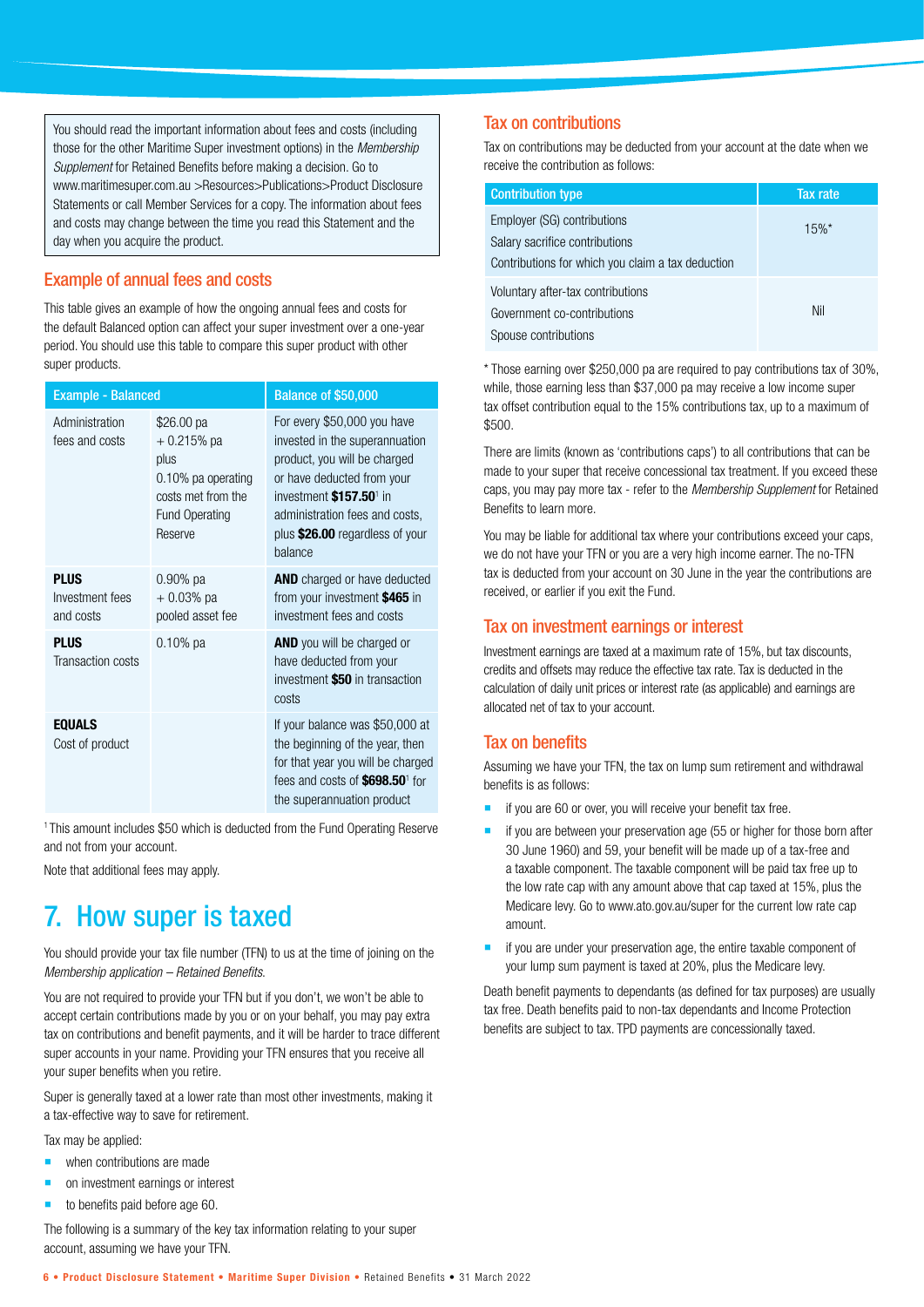# 8. Insurance in your super

Insurance is an important benefit and a key part of a sound financial plan, providing you and your family with financial support if you suffer from injury or illness.

Maritime Super provides members with three types of insurance cover, subject to meeting eligibility conditions.

**Death cover** – provides a lump sum benefit to your beneficiaries in the event of death or terminal illness before age 70.

**Total & Permanent Disablement (TPD) cover** – provides a lump sum benefit in the event of you becoming totally and permanently disabled before age 70 (a restricted definition of TPD applies from age 65).

**Income Protection cover** – provides a monthly income benefit for a maximum of two years, up to age 65, should you be unable to work due to sickness or injury.

If you transfer to Retained Benefits from another membership category, any Basic, Default and Voluntary Death & TPD cover that you hold may be automatically transferred as Voluntary cover with your benefit\*. However, if you are under 25 or your account balance has never been \$6,000 or more, super laws state we cannot provide you with insurance cover unless you elect it. If this applies to you and you wish to have Voluntary cover, tick the box on the *Membership application – Retained Benefits*.

Default cover that was paid by an employer will convert to units of Voluntary cover upon transfer (up to the amount of cover held in your previous category) and you will be responsible for paying the premiums. If you cancel this cover within 30 days of our Welcome letter, we will refund the premiums charged to you.

Insurance cover is provided under an Insurance Policy provided to the Trustee by MLC Limited (ABN 90 000 000 402, AFSL 230694).

\* If you were a Teekay Accumulation or Trident Accumulation member who made a valid Choice of Fund and we transferred your benefits to Retained Benefits, your Default Death & TPD cover and Basic Income Protection cover will cancel on transfer.

# Voluntary Death only or Death & TPD cover

You can apply for units of Voluntary Death only cover and/or Voluntary Death & TPD cover. All voluntary cover is subject to acceptance by the Insurer.

The amount of cover for one unit is based on your age (determined at last 1 July) and occupation category as shown in the table below.

|                          | One unit of<br>Death only cover                                             | One unit of<br><b>Death &amp; TPD cover</b>                                 |
|--------------------------|-----------------------------------------------------------------------------|-----------------------------------------------------------------------------|
| <b>Heavy Blue Collar</b> | Range between \$87,000<br>(at age 15 to 25) and<br>\$5,100 (at age 69)      | Range between \$64,000<br>(at age 15 to 25) and<br>\$2,000 (at age 69)      |
| <b>Light Blue Collar</b> | Range between \$90,000<br>(at age $15$ to $35$ ) and<br>\$6,000 (at age 69) | Range between \$66,000<br>(at age $15$ to $25$ ) and<br>\$2,000 (at age 69) |
| <b>White Collar</b>      | Range between \$142,000<br>(at age 15 to 35) and<br>\$9,000 (at age 69)     | Range between \$100,000<br>(at age 15 to 25) and<br>\$3,000 (at age 69)     |

#### Cost of cover

The cost of Voluntary Death & TPD cover is \$1 per week per unit deducted annually in advance from your account (or a pro-rata amount for the first year).

### Income Protection cover

If you transfer to Retained Benefits from another membership category, any Income Protection cover that you hold will be automatically transferred with your benefit and you will be responsible for paying any costs associated with the cover. The waiting period and insured amount will remain the same unless you apply to the Insurer to change your benefit.

If making a claim due to injury or illness, a waiting period of 30 or 90 days from the date you cease work applies before you can claim a benefit.

**Note that your Income Protection Benefit payable on claim will be based on the lesser of your salary on record and your actual income at the time of the event.**

#### Cost of cover

Premiums are deducted annually in advance from your account (or a prorata amount for the first year). Premiums are based on your age, occupation category, waiting period and cover of 50% or 75% of salary.

### Applying for insurance cover

If you are receiving employer contributions into your account, you have the opportunity to apply for Income Protection cover. Your application may qualify you for membership in another category - we will contact you in this event.

If you are under 55 and wish to apply for voluntary insurance cover, complete the *Apply for or increase cover form* included in the Welcome pack sent to you when you join. Otherwise, complete the MLC Limited *Full Personal Statement* available from www.maritimesuper.com.au or by calling Member Services.

# Declining, cancelling or reducing cover

You can reduce or cancel your voluntary cover at any time by completing the *Cancel or reduce cover form*, available from www.maritimesuper.com.au or by calling Member Services.

You should read the important information about the insurance cover in the *Insurance Supplement* for Retained Benefits before making a decision. The Supplement provides further details about eligibility conditions and exclusions that may affect your entitlement to cover, as well as cancellation of insurance cover. Go to www.maritimesuper.com.au >Resources>Publications>Product Disclosure Statements or call Member Services for a copy. The information about insurance cover may change between the time you read this Statement and the day when you acquire the product.

Refer to the *Insurance Supplement* for Retained Benefits for information on when your cover may cease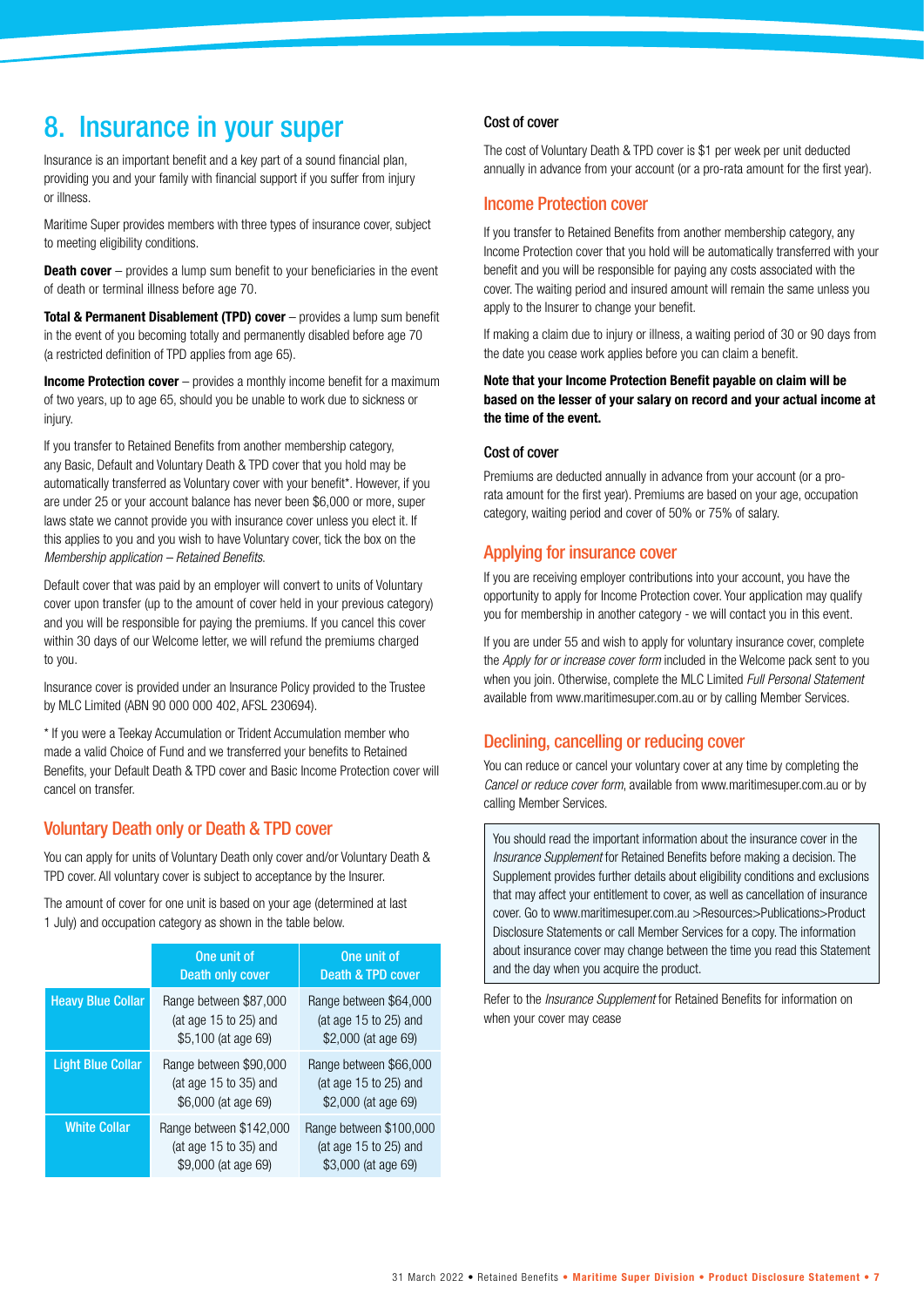# 9. How to open an account

#### Joining Retained Benefits is easy:

Complete the *Membership application – Retained Benefits* and return it to us.

Read this PDS as well as the other important information contained in the Supplements.

#### **OR**

If you have transferred from another membership category, you will receive a copy of this PDS. You are not required to complete the *Membership application – Retained Benefits.*

It is important to read this PDS and the Supplements to understand your benefits.

# Cooling-off period

If you change your mind after joining Retained Benefits, you can cancel your membership by advising us in writing (including by email) within a 14 day cooling-off period from:

- receipt of our welcome letter, or
- $\blacksquare$  five business days after you are accepted as a new member or have been transferred to Retained Benefits from another membership category.

We will, within one month of being advised that you have changed your mind, transfer your balance to a complying super fund you nominate in writing or, if you are eligible to access your super, refund the balance. The amount we refund or transfer might be different from the amount invested due to tax on contributions, negative investment earnings and insurance premiums.

# Respecting your privacy

Maritime Super collects personal information about you in order to establish and maintain your super account. You should read our Privacy Policy which sets out in detail how we handle members' personal information. For a copy go to www.maritimesuper.com.au or call Member Services.

# If you have a complaint

We hope you don't have any complaints, but if you do please contact us. A phone call to one of our Member Services staff on 1800 757 607 is generally enough to sort out most matters. Clearly state the problem and how you would like it resolved. Your call may be recorded so there will be a record of the conversation for future reference.

You should read the important information about complaints and dispute resolution in the *Membership Supplement* for Retained Benefits before making a decision. Go to www.maritimesuper.com.au>Resources> Publications>Product Disclosure Statements or call Member Services for a copy. The information about complaints and dispute resolution may change between the time you read this Statement and the day when you acquire the product.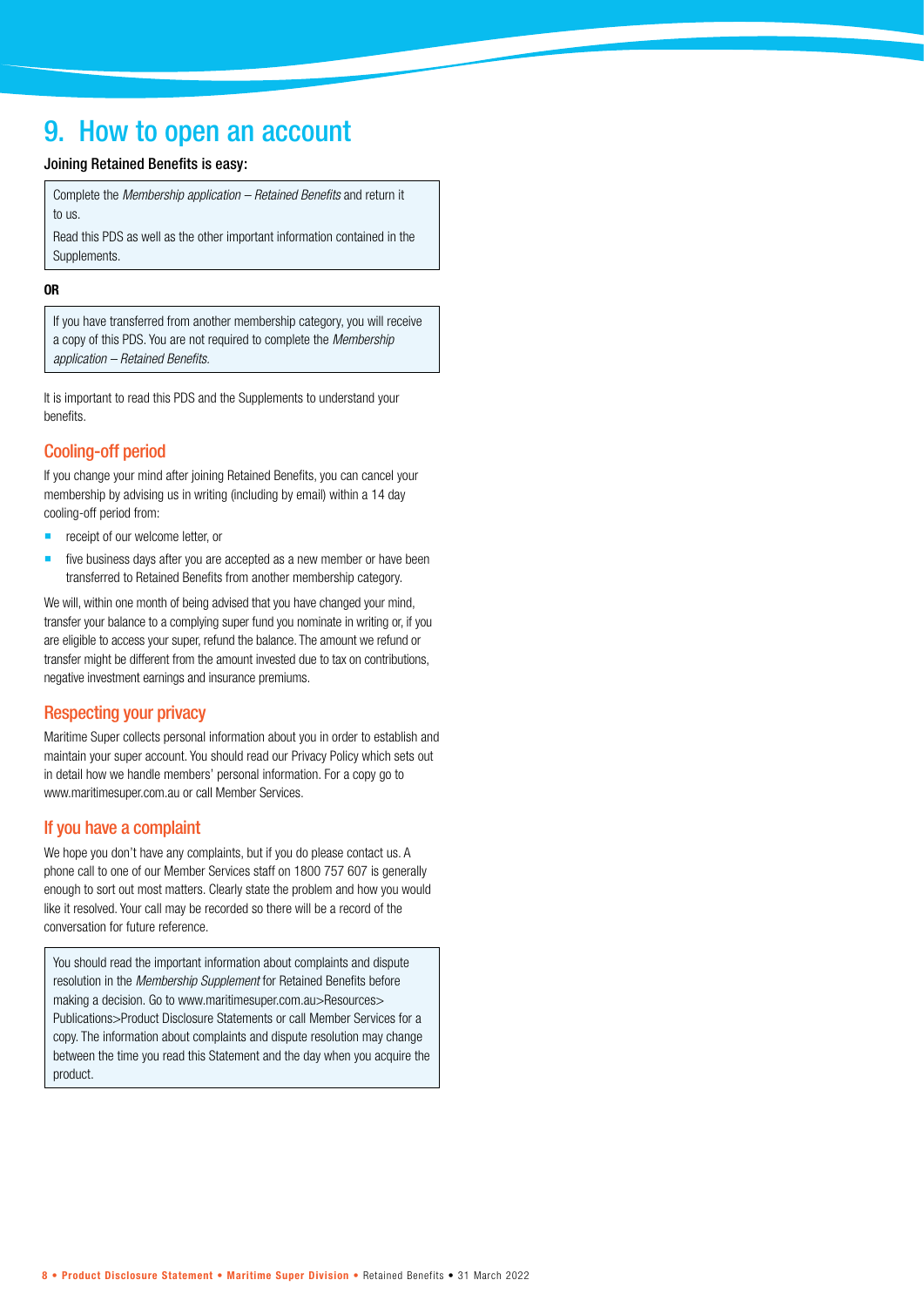

# **Membership application - Retained Benefits**

If your benefit is transferred from another Maritime Super membership category, you do not need to complete this form unless you wish to make a change to your details, insurance cover or investment choice.

# **Your personal details**

| Title                                    | Surname                               |                     | Given Names       | Date of birth                                              |
|------------------------------------------|---------------------------------------|---------------------|-------------------|------------------------------------------------------------|
|                                          |                                       |                     |                   |                                                            |
| Residential address                      |                                       |                     |                   |                                                            |
|                                          |                                       |                     |                   |                                                            |
| Postal address (if different from above) |                                       |                     |                   |                                                            |
|                                          |                                       |                     |                   |                                                            |
| Email address                            |                                       |                     |                   | Daytime phone number/Mobile number                         |
|                                          |                                       |                     |                   |                                                            |
| Residency status:                        | Australian citizen/permanent resident | Temporary work visa | Other visa holder | New Zealand national eligible to work under Australian law |

#### Providing your tax file number (TFN)

Under the *Superannuation Industry (Supervision) Act 1993*, Maritime Super is authorised to collect your TFN which we will treat as confidential and will only use for lawful purposes. These purposes may change in the future due to legislative change. We may disclose your TFN to another super provider when your benefits are being transferred, unless you request Maritime Super in writing not to. It is not an offence not to quote your TFN. Giving your TFN to Maritime Super will have the following advantages (which may not otherwise apply):

- we can accept all types of contributions to your account and you won't pay extra tax on contributions
- no additional tax will be deducted when you start drawing down your super benefits; and
- $\blacksquare$  it will be much easier to trace different super accounts in your name so that you receive all your super benefits when you retire.

| $\cdots$<br>$\sim$<br>numbor:<br>tax file number:<br>ш |  |  |  |  |  |  |
|--------------------------------------------------------|--|--|--|--|--|--|
|                                                        |  |  |  |  |  |  |

# **Your investment choice**

Please allocate my future contributions, and those of my employer, to the following investment options until I advise otherwise.

|                    |                            |                                             | Socially Responsible  |                  |                                                                                                                           |                |
|--------------------|----------------------------|---------------------------------------------|-----------------------|------------------|---------------------------------------------------------------------------------------------------------------------------|----------------|
|                    | <b>Shares Plus</b>         | Balanced                                    | Investment - Balanced | Indexed Balanced | Conservative Balanced                                                                                                     | Capital Stable |
| <b>Diversified</b> | $\%$                       | $\%$                                        | $\%$                  | $\%$             | $\%$                                                                                                                      |                |
| <b>Sector</b>      | Australian Shares<br>$\%$  | International Shares<br>$\frac{0}{0}$       | Cash                  |                  |                                                                                                                           |                |
| <b>Default</b>     | Balanced (MySuper)<br>$\%$ | Your investment choice must add up to 100%. |                       |                  | If you don't make an investment choice, you will be invested in the Balanced (MySuper) option, the Fund's default option. |                |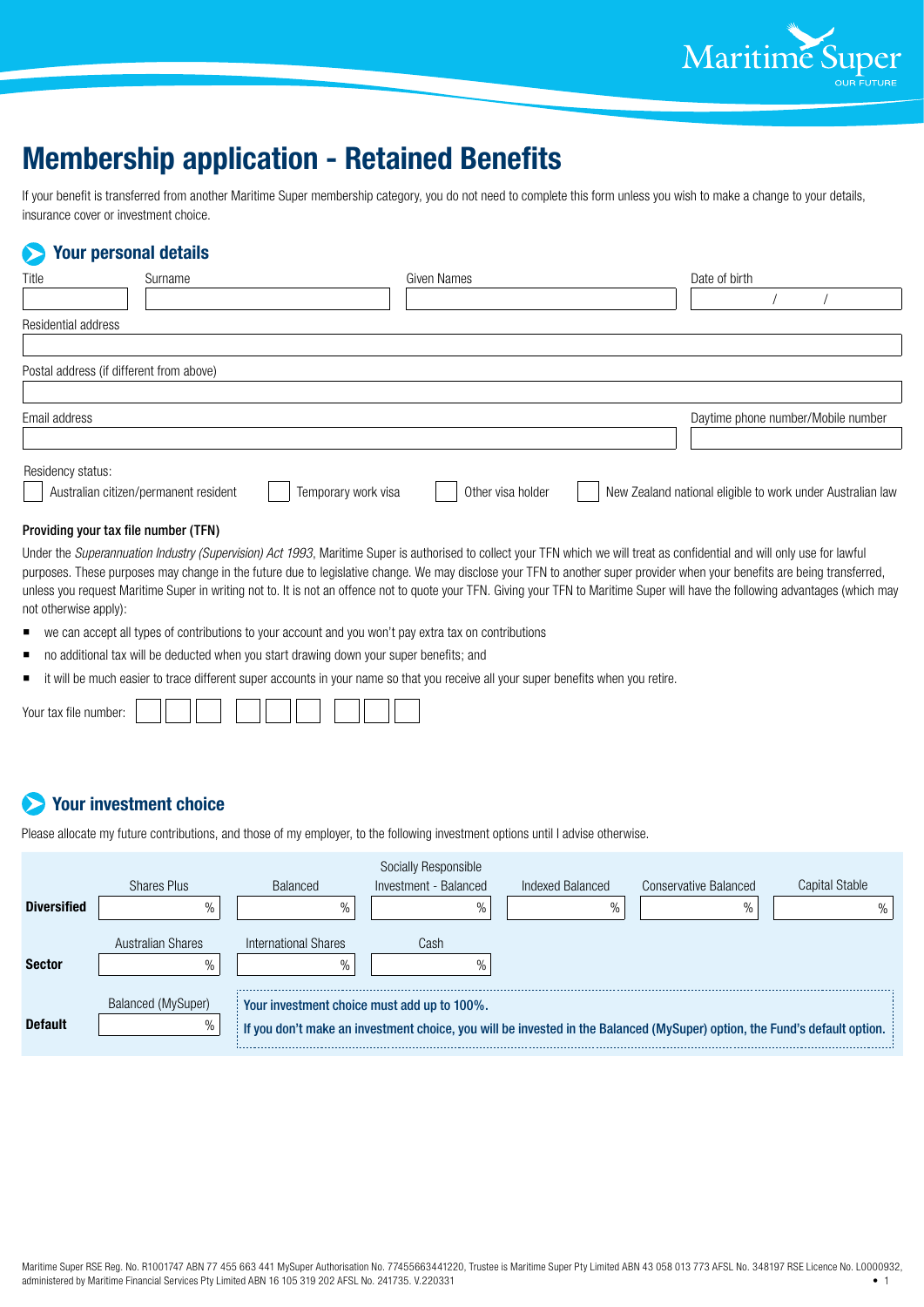

# **Insurance cover**

#### **Transferred Death & TPD cover**

If you transfer to Retained Benefits from another membership category, any Basic, Default and Voluntary Death & TPD cover that you hold may be automatically transferred as Voluntary cover with your benefit. Once transferred, you are responsible for payment of the insurance premiums for this cover. You can cancel this cover by ticking the box below.

#### **Confirm or cancel transferred Death & TPD cover**

If you transfer to Retained Benefits from another membership category, any Basic, Default and Voluntary Death & TPD cover that you hold may be automatically transferred as Voluntary cover with your benefit. Once transferred, you are responsible for payment of the insurance premiums for this cover. You can cancel this cover by ticking the box below.

I elect to have Basic Death & TPD cover (tick this box if you want Basic Death & TPD cover applied, even if you are under 25 or your super balance is less than \$6,000. This election is made in accordance with s68AAA, 68AAB and 68AAC of the SIS Act).

I wish to cancel any Default Death & TPD cover which is transferred to Retained Benefits as Voluntary cover. If your employer previously paid for this cover, we will refund any premiums you have paid for this cover once transferred to Retained Benefit. This is provided we receive your cancellation request in writing within 30 days of the date of our welcome letter.

#### **Cancel transferred Income Protection cover**

Any Basic Income Protection cover that is transferred to Retained Benefits will convert to Voluntary cover. Once transferred, you are responsible for payment of the insurance premiums for this cover. You can cancel this cover by ticking the box below.

I wish to cancel any Basic Income Protection cover transferred to Retained Benefits as Voluntary cover. If your employer previously paid for this cover, we will refund any premiums you have paid for this cover once transferred to Retained Benefits. This is provided we receive your cancellation request in writing within 30 days of the date of our welcome letter.

# **Applicant's declaration**

I wish to apply or confirm my details for Retained Benefits membership. I confirm that the information on this form is true and correct in every particular and that I have read and accept the rules applying to Retained Benefits membership and the services offered to members outlined in the *Retained Benefits PDS* dated 31 March 2022 and its Supplements. I declare that I have read the Trustee's privacy statement and I consent to the collection, use and disclosure of my personal and sensitive information in accordance with that statement and the MLC Limited privacy statement.

If I have made an investment choice, I confirm that I have read the *Investments Supplement* and that I have all the information I require to make an informed decision.

| Signature |  |  |
|-----------|--|--|
| Date      |  |  |

I have attached certified copies of personal identification documentation. To learn more, refer to the *Providing proof of identity fact sheet*.

Privacy statement: Maritime Super collects your personal information to effectively administer your superannuation account and respond to your requests. The Fund takes all reasonable steps to protect your privacy and the confidentiality of your personal information but may disclose your personal information to other parties, such as the Administrator, insurer(s), service providers, or as required by law. The Trustee and Maritime Financial Services Pty Limited (MFS) (the Administrator) are bound by the 'Australian Privacy Principles' prescribed in the Privacy Act 1988 which regulate how the Trustee and MFS may collect, use and disclose members' details. Information about how Maritime Super uses and discloses the personal information that you provide is contained in the Trustee's Privacy Policy. To access this Policy visit the website at www.maritimesuper.com.au or to access your personal details call Member Services on 1800 757 607.

Maritime Super RSE Reg. No. R1001747 ABN 77 455 663 441 MySuper Authorisation No. 77455663441220, Trustee is Maritime Super Pty Limited ABN 43 058 013 773 AFSL No. 348197 RSE Licence No. L0000932, administered by Maritime Financial Services Pty Limited ABN 16 105 319 202 AFSL No. 241735. V.220331 • 2018 19